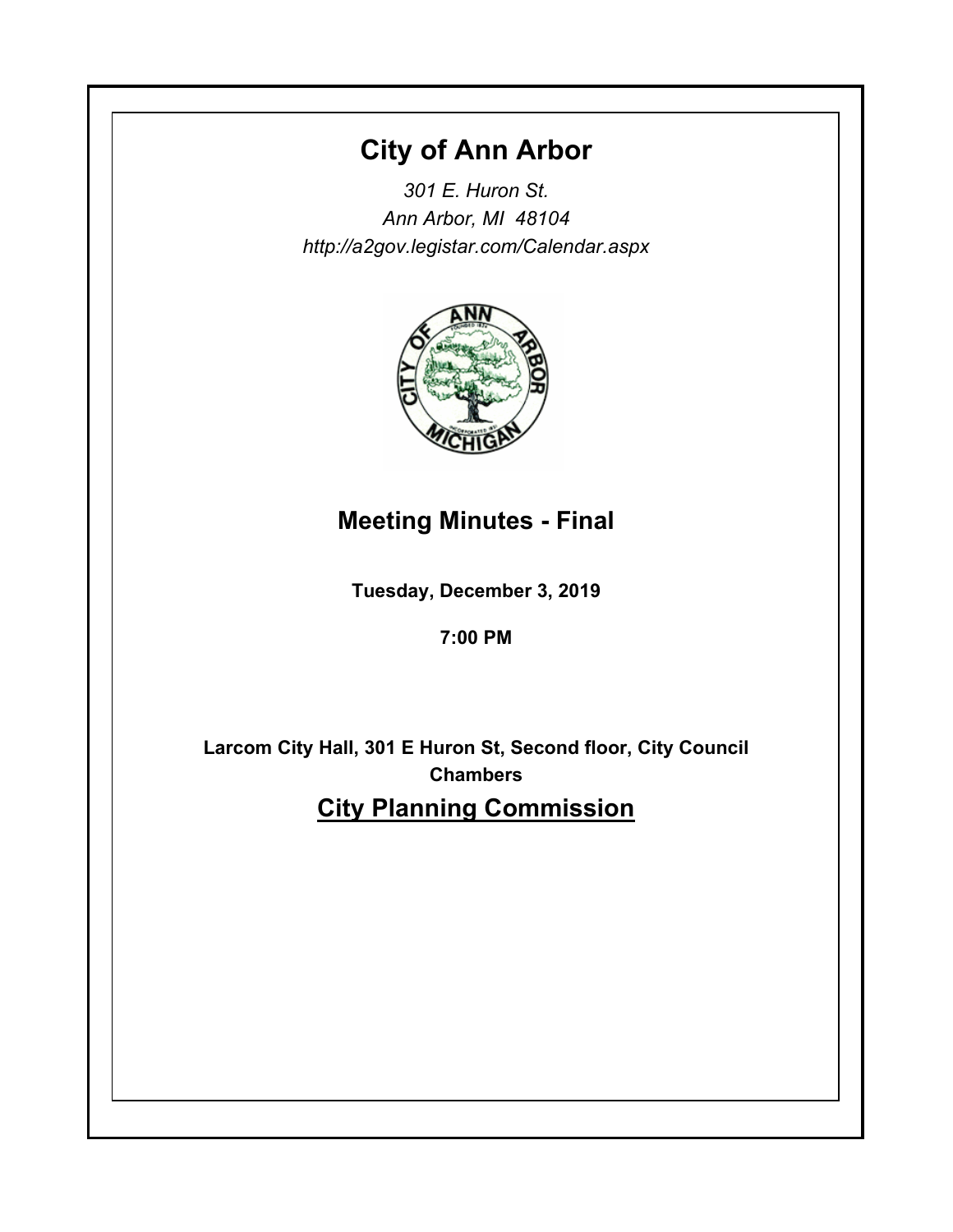Commission public meetings are held the first and third Tuesday of each month. Both of these meetings provide opportunities for the public to address the Commission. All persons are encouraged to participate in public meetings. Citizens requiring translation or sign language services or other reasonable accommodations may contact the City Clerk's office at 734.794.6140; via e-mail to: cityclerk@a2gov.org; or by written request addressed and mailed or delivered to: City Clerk's Office, 301 E. Huron St., Ann Arbor, MI 48104. Requests need to be received at least two (2) business days in advance of the meeting. Planning Commission meeting agendas and packets are available from the Legislative Information Center on the City Clerk's page of the City's website (http://a2gov.legistar.com/Calendar.aspx) or on the 1st floor of City Hall on the Friday before the meeting. Agendas and packets are also sent to subscribers of the City's email notification service, GovDelivery. You can subscribe to this free service by accessing the City's website and clicking on the 'Subscribe to Updates' envelope on the home page.

#### **1 CALL TO ORDER**

### **Chair Alex Milshteyn called the meeting to order at 7:00 p.m.**

## **2 ROLL CALL**

*Others present: City of Ann Arbor City Planner, Jill Thacher*

- Woods, Mills, Milshteyn, Gibb-Randall, Ackerman, and Sauve **Present** 6 -
- **Absent** 3 Briggs, Abrons, and Hammerschmidt

#### **3 INTRODUCTIONS**

*None.*

#### **4 APPROVAL OF AGENDA**

**Moved by Mills, seconded by Woods, approved unanimously as presented.**

#### **5 MINUTES OF PREVIOUS MEETING**

**[19-2302](http://a2gov.legistar.com/gateway.aspx?M=L&ID=23922)** November 19, 2019 City Planning Commission Meeting Minutes

**Moved by Mills, seconded by Gibb-Randall to approval of the November 19, 2019 City Planning Commission Minutes.**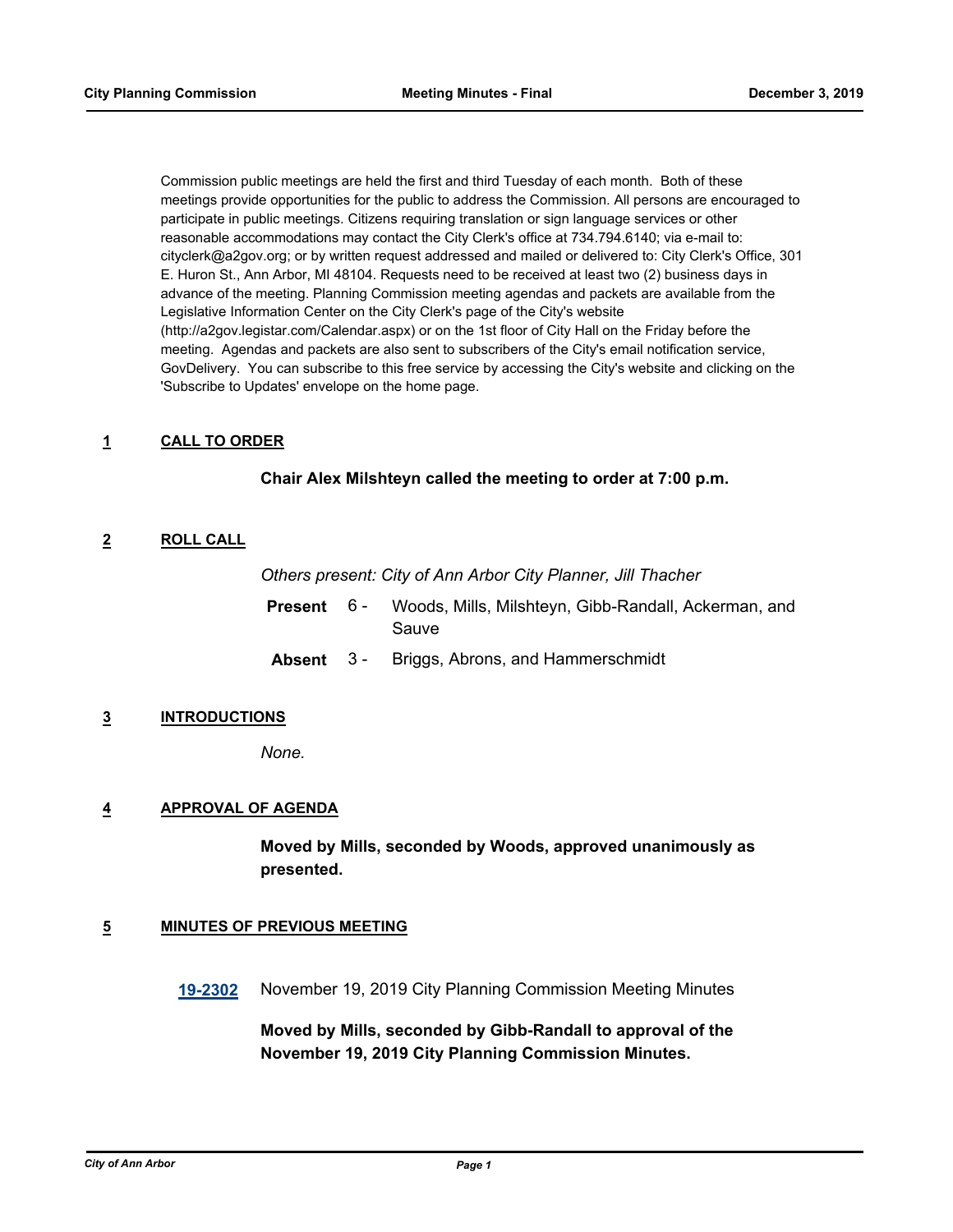## **6 REPORTS FROM CITY ADMINISTRATION, CITY COUNCIL, PLANNING MANAGER, PLANNING COMMISSION OFFICERS AND COMMITTEES, WRITTEN COMMUNICATIONS AND PETITIONS**

#### **6-a City Council**

*Councilmember Ackerman reported that site plans 616 E Washington and 212 S State Street site plans were approved.*

#### **6-b Planning Manager**

*City of Ann Arbor City Planner, Jill Thacher reported that there will be community open houses regarding 350 S Fifth and 415 W Washington on December 5th, 6th, 7th, 8th, and 9th, 2019*

#### **6-c Planning Commission Officers and Committees**

*Commissioner Sarah Mills reported that the Ordinance Revision Committee met the previous week and discussed site plan requirements, electric vehicle ordinance and parking, and solar panel related ordinance.*

#### **6-d Written Communications and Petitions**

**[19-2300](http://a2gov.legistar.com/gateway.aspx?M=L&ID=23920)** Various Correspondence to the City Planning Commission

#### **Received and Filed**

# **7 AUDIENCE PARTICIPATION (Persons may speak for three minutes about an item that is NOT listed as a public hearing on this agenda. Please state your name and address for the record.)**

*Seeing no speakers, Chair Milshteyn closed Audience Participation.*

#### **8 PUBLIC HEARINGS SCHEDULED FOR NEXT BUSINESS MEETING**

**[19-2301](http://a2gov.legistar.com/gateway.aspx?M=L&ID=23921)** Public Hearings Scheduled for the December 17, 2019 Planning Commission Meeting

#### **Received and Filed**

## **9 REGULAR BUSINESS – Project Presentation, Staff Report, Public Hearing and Commission Discussion on Each Item**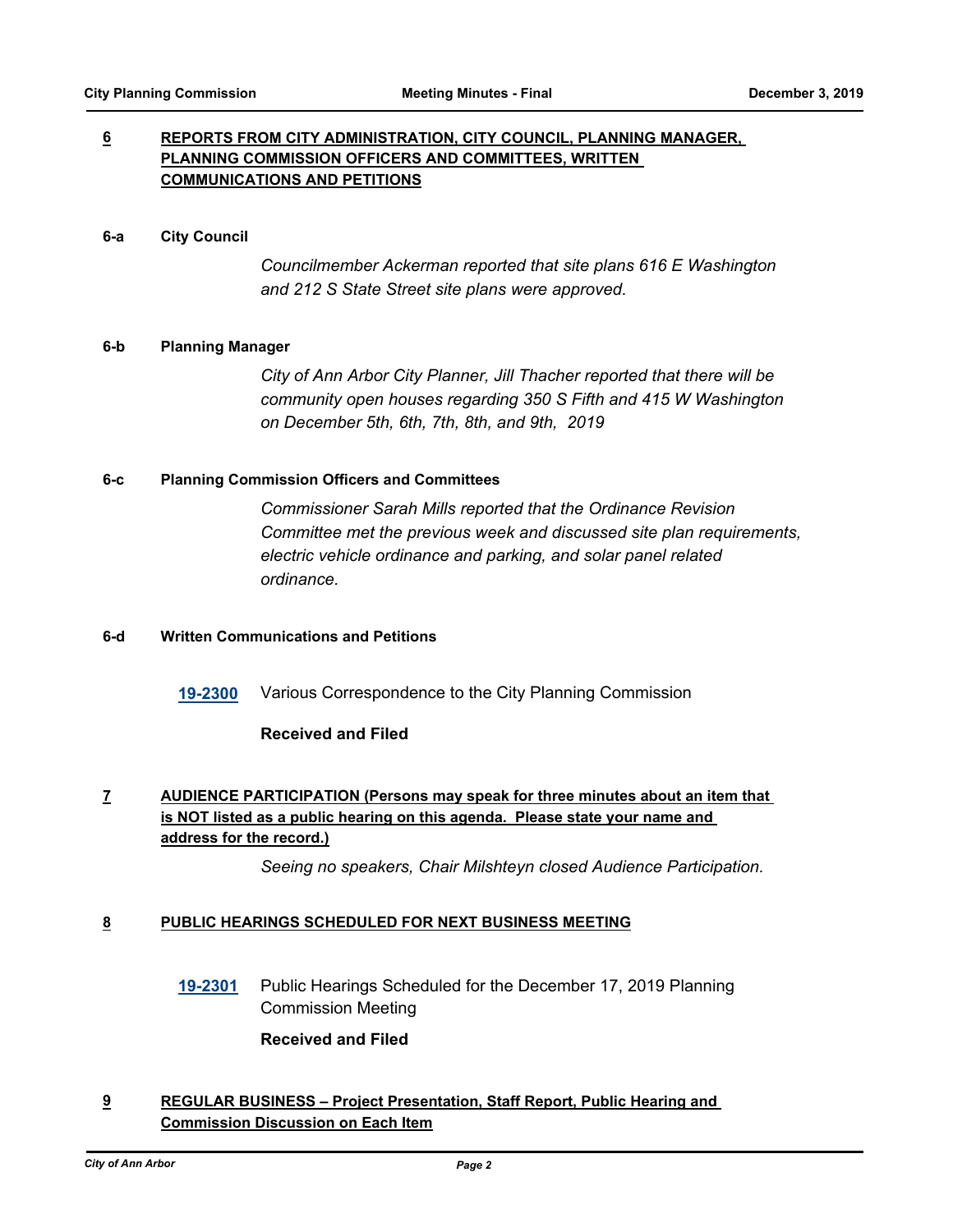**9-a [19-2298](http://a2gov.legistar.com/gateway.aspx?M=L&ID=23918)** MSGCU Credit Union Site Plan, Partial Rezoning for City Council Approval and a Special Exception Use for City Planning Commission Approval - A proposal to build a new 3,800 square foot Michigan Schools and Government Credit Union (MSGCU) branch building with three drive-through lanes and 21 parking spaces on this 1.15-acre site located at 2151 West Stadium Boulevard. The west half of the site is proposed to be rezoned from C2B (Business Service) to C3 (Fringe Commercial) to match the east half of the site. A Special Exception Use is requested for the two drive-through teller lanes and one drive-through automated teller machine (ATM) lane. Staff Recommendation for Site Plan and Rezoning: Approval; Recommendation for Special Exception Use: Approval with Conditions *Jon Vitale, Stucky and Vitale Architects, presented the proposed project* 

> *Steve Brewer, CFO of the Michigan Schools and Government Credit Union, explained that the credit union is based in Macomb County and has 350 employees. He explained that the credit union is ranked as a top workplace.*

> *Michael Blanek, Stucky and Vitale Architects, explained that a new 3800 square foot credit union is proposed. He explained that there is one proposed ATM lane and two drive through lanes.*

*Thacher further explained the proposed project, explaining that staff recommends approval.* 

*PUBLIC HEARING:*

*Seeing no speakers, Chair Milshteyn closed the Public Hearing.*

## **MOTION I**

**Moved by Woods, seconded by Gibb-Randall that the Ann Arbor City Planning Commission, after hearing all interested persons and reviewing all relevant information, finds the petition substantially meets the standards in Chapter 55 (Zoning Ordinance), Section 5:104 (Special Exceptions), and therefore approves the Michigan Schools and Government Credit Union Special Exception Use for a maximum of three drive-through lanes as part of a financial services use.**

*COMMISSION DISCUSSION OF MOTION I*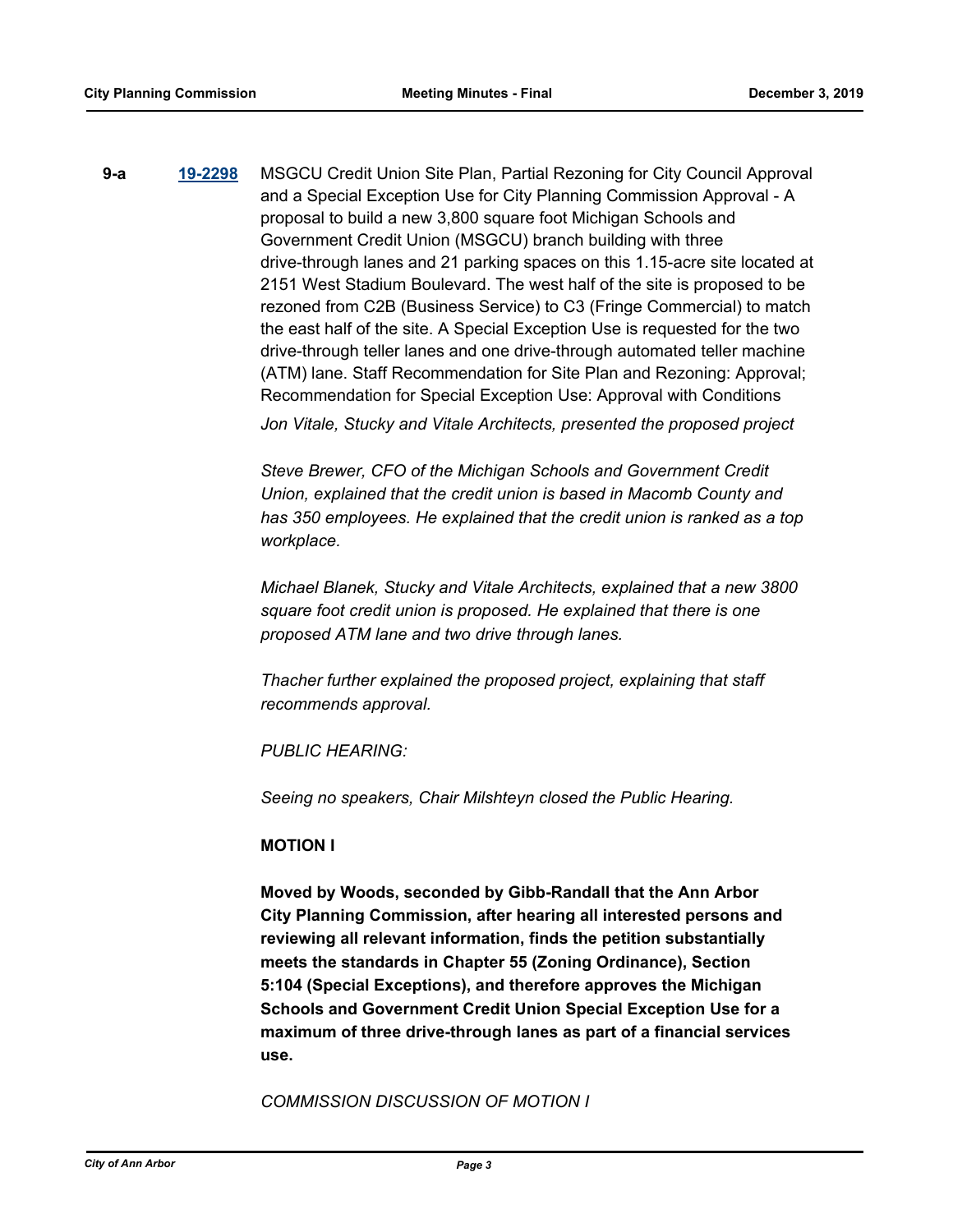*Ackerman discussed concerns with traffic circulation, pedestrian safety, and curb cuts.* 

*Commissioner Erica Briggs discussed other communities prohibiting drive through lanes and explained that she is not in support of drive through lanes.* 

*Commissioner Wendy Woods and Thacher discussed the drive through lane use as it relates to a special exception use. Wood also expressed concern for traffic at the site. She inquired about drive through lanes at other branch locations.* 

*Blanek answered that all other branch locations have drive through components.* 

*Commissioner Sarah Mills discussed the south connection, pedestrian safety concerns, connectivity, and drive through locations.* 

*Chair Milshteyn inquired about drive through trends within financial institutions.*

*Brewer answered that the successful business model supports drive through lanes.* 

*Commissioner Shannon Gibb Randall discussed setting expectations for applicants early in the project process.* 

*Chair Milshteyn and Councilmember Ackerman discussed postponing decision on the item.* 

*Woods expressed support for postponement.* 

*Commissioner Lisa Sauve discussed traffic and safety concerns, as well as proposed paved areas.* 

*Commissioner Mills further discussed pedestrian safety.* 

*Chair Milshteyn discussed other ATM locations.*

**Moved by Mills, seconded by Woods to postpone decision on MOTION I to a date uncertain.**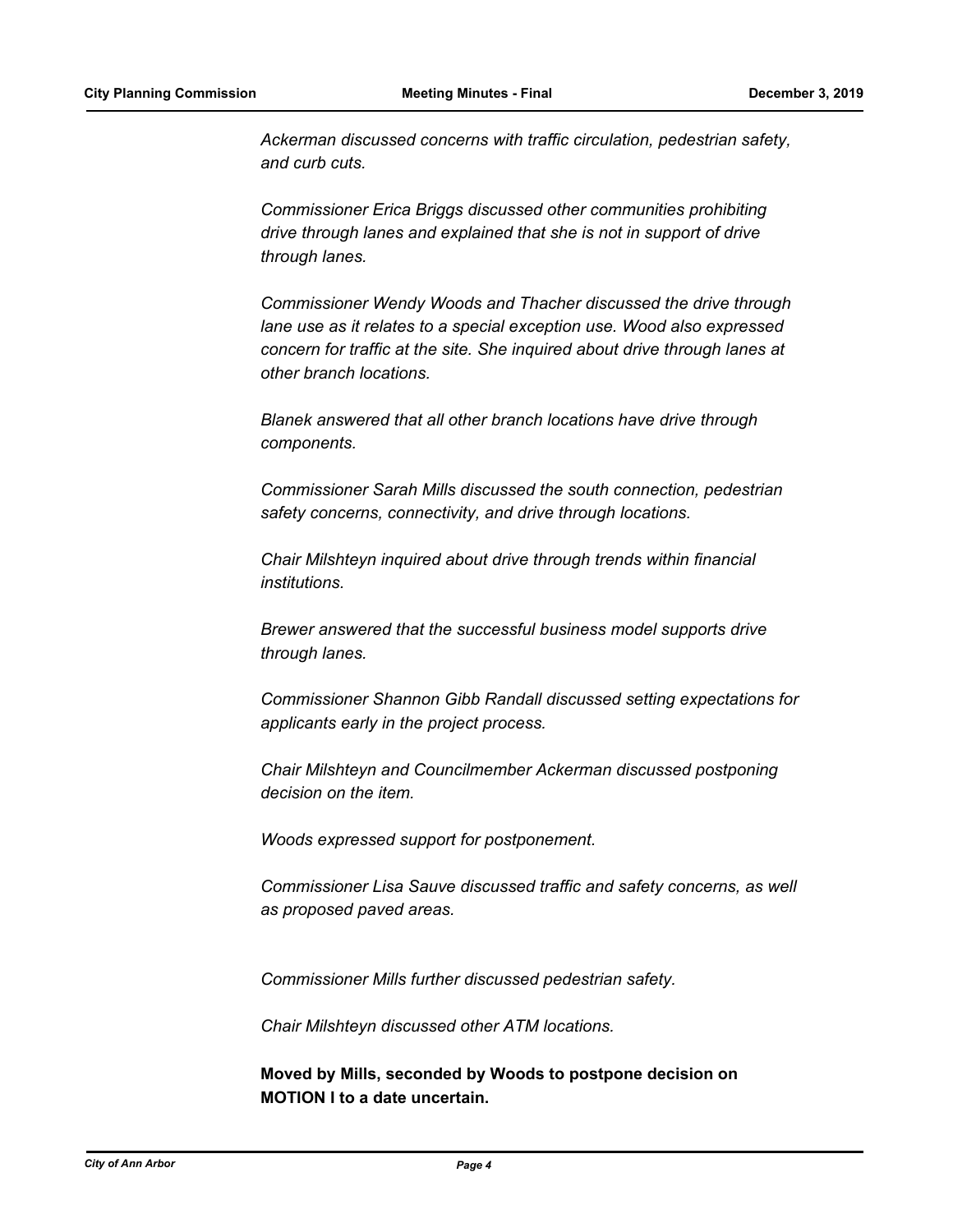**Approved unanimously.**

#### **MOTION II**

**Moved by Sauve, seconded by Mills that the Ann Arbor City Planning Commission hereby recommends that the Mayor and City Council approve the Michigan Schools and Government Credit Union Rezoning Petition to C3 (Fringe Commercial District) based on the proposed zoning and recommended commercial land use designation.**

**and that** 

**The Ann Arbor City Planning Commission hereby recommends that the Mayor and City Council approve the Michigan Schools and Government Credit Union Site Plan.**

#### *COMMISSION DISCUSSION OF MOTION II*

*Mills inquired about parking at the site and discussed deferring parking.* 

*Blanek explained that there are 21 parking spaces proposed and that 10 spaces will be used for staff, leaving 11 spaces for members. He also expressed support for limiting imperviousness.* 

*Commissioner Briggs inquired about tree species and pedestrian patterns at the site, and discussed alternative locations for trees.* 

*Eric Williams, Civil Engineer, answered that the tree species is a crab apple tree.* 

*Commissioner Gibb Randall discussed landscaping at the site.* 

*Commissioner Sauve discussed the setback and circulation at the site.* 

*Chair Milshteyn discussed potential easements with the neighborhood properties.*

*Commissioner Gibb-Randall discussed the uplighting proposed and suggested removing it and replacing with downlighting.*

**Moved by Mills, seconded by Gibb-Randall to postpone decision on**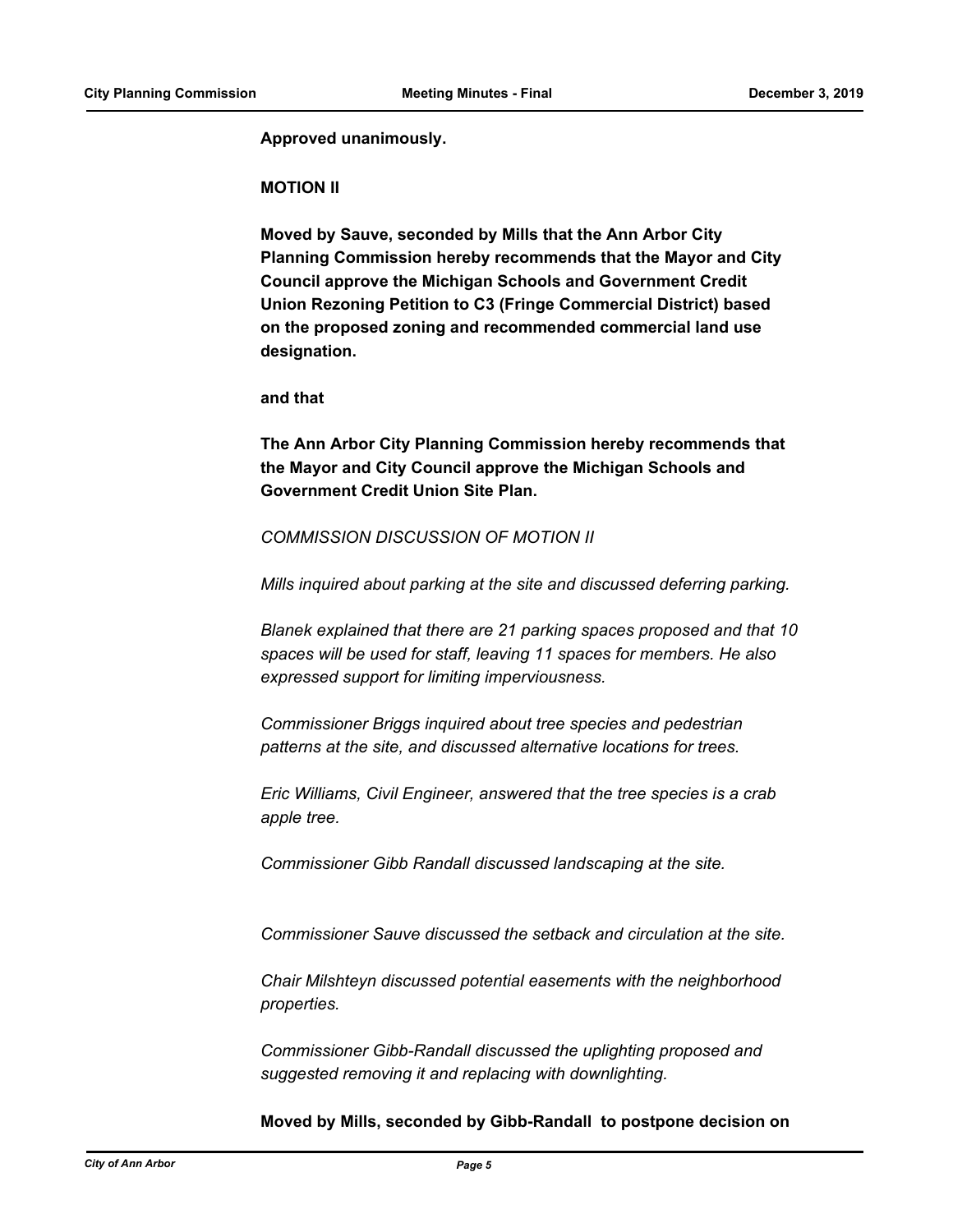#### **MOTION II to a date uncertain.**

#### **Motion to postpone approved unanimously.**

- Yeas: 6 Wendy Woods, Sarah Mills, Alex Milshteyn, Shannan Gibb-Randall, Zachary Ackerman, and Elizabeth Sauve  $6 -$ **Nays:** 0
- **Absent:** 3 Erica Briggs, Ellie Abrons, and Sara Hammerschmidt
- **9-b [19-2299](http://a2gov.legistar.com/gateway.aspx?M=L&ID=23919)** Oakwoods Nature Area Addition Rezoning, 3200 Green Road Rezoning a 25-acre addition to Oakwoods Nature Area from R4A (Multiple-Family Dwelling) to PL (Public Land). This land was part of the adjacent Owl Creek development and was added to the nature area in 2016. Staff Recommendation: Approval

*Thacher presented the Staff Report.* 

## *PUBLIC HEARING*

*Seeing no speakers, Chair Milshteyn closed the Public Hearing.*

**Moved by Sauve, seconded by Mills, that the Ann Arbor City Planning Commission hereby recommends that the Mayor and City Council approve the Oakwoods Nature Area Addition rezoning from R4A (Multiple-Family Dwelling) to PL (Public Land).**

*COMMISSION DISCUSSION*

*None.*

## **On a roll call vote, the vote was as follows with the Chair declaring the motion passed.**

Yeas: 6 - Wendy Woods, Sarah Mills, Alex Milshteyn, Shannan Gibb-Randall, Zachary Ackerman, and Elizabeth Sauve 6 -

**Nays:** 0

**Absent:** 3 - Erica Briggs, Ellie Abrons, and Sara Hammerschmidt

#### **10 AUDIENCE PARTICIPATION (Persons may speak for three minutes on any item.)**

*Seeing no speakers, Chair Milshteyn closed Audience Participation.*